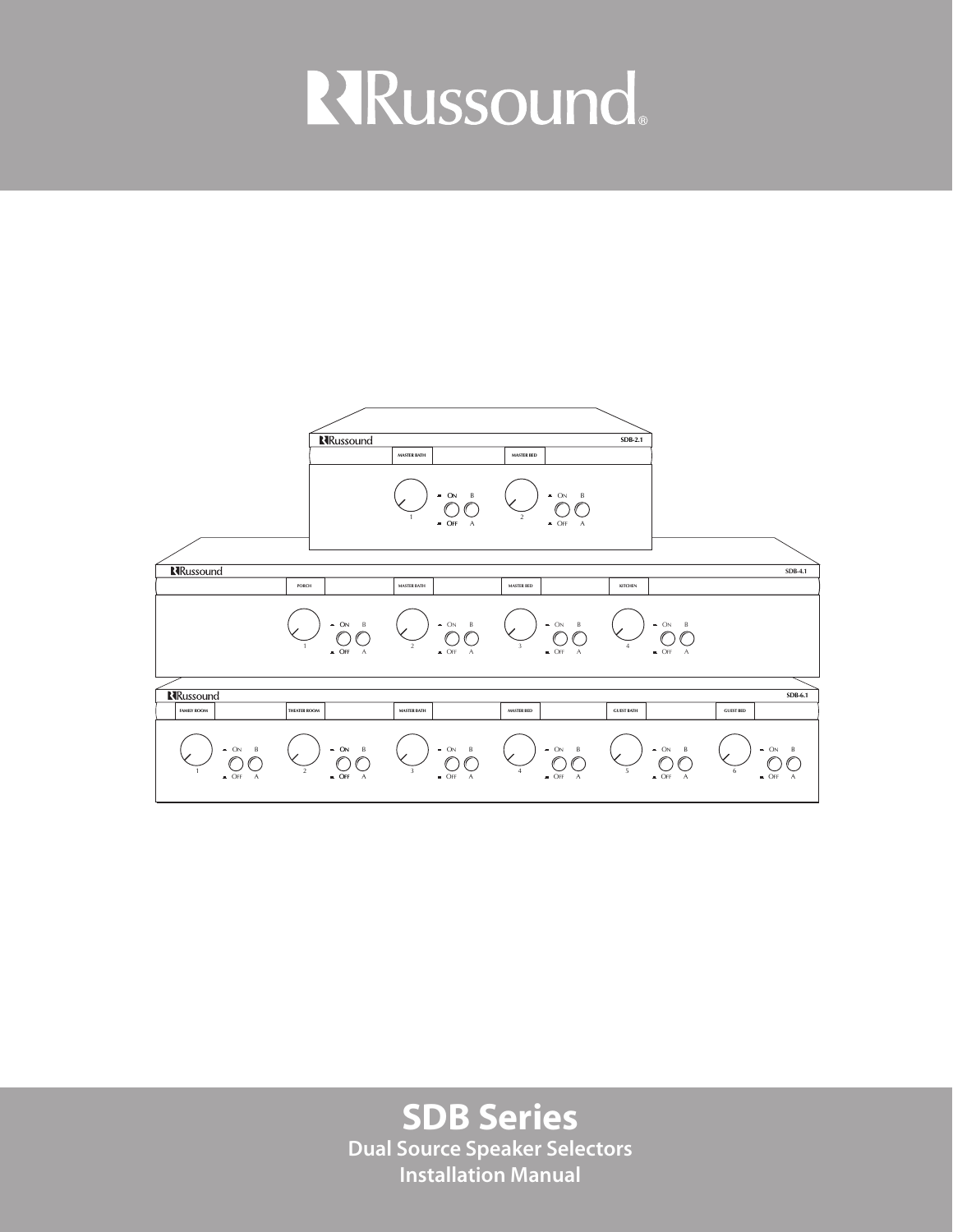#### *Description*

The SDB-2.1, SDB-4.1 and the SDB-6.1 are high-power, dual-source, autoformerbased speaker selectors with individual volume controls for 2, 4 or 6 areas/rooms. Dual-source operation means either one of two different amplifiers/receivers can be chosen to power selected speakers independently. For example, you can choose to listen to jazz music in a couple of rooms and classical music in all the others. Each room has its own input selector, volume control and on/off switch, located on the front of the unit. The SDB speaker selectors work with all speakers rated from 4 to 8 ohms, and amplifiers rated for 4 to 8 ohm loads.

#### *Setting the Impedance*

The impedance of the autoformers in SDB speaker selectors is set at the factory to be proper for most applications. The SDB-2.1 comes set at 2X; the SDB-4.1 at 4X; and the SDB-6.1 at 8X. However, if certain applications require changing the impedance setting, simply remove the cover of the unit and re-position the jumpers on the autoformers to the necessary impedance-matching setting. Russound SDB Speaker Selectors autoformers can be set to impedance-matching settings of 2X, 4X or 8X.

- 1. Determine the amplifier's minimum impedance. Consult the individual product specifications or the back panel of the amplifier near the speaker terminals. AC impedance is measured in ohms.
- 2. Identify the correct impedance-matching chart below according to your amplifier's minimum impedance: either for a 4 ohm amplifier or an 8 ohm amplifier. If your amplifier is 6 ohm stable, use the 8 ohm chart.
- 3. Determine the impedance for each pair of speakers (see its manual).
- 4. Determine the total number of 4 ohm pairs of speakers (rows on charts).
- 5. Determine the total number of 8 ohm pairs of speakers (columns on charts).
- 6. Use the appropriate row and column to determine jumper settings.

#### *Connections*

All SDB models have 4-pole screw down removable terminals for speaker and amplifier connections. These accept wire up to 12 gauge.

Remove the terminal by firmly pulling it out of its 4-pole connector. Strip about 3/8" of insulation from the ends of all wires to be connected. If necessary, twist the exposed conductor to insure that no loose strands exist. Insert the wire ends into the screw down connector, being careful to observe proper channel and polarity. Tighten the screws on the connectors. Connect the amplifier(s) and each speaker pair to the appropriate connector.

Speaker connections can support multiple speaker pairs wired in parallel or series, provided their combined impedance is a minimum of 4 ohms.

#### *Setting System Volume*

It is important to properly adjust an impedance-matching system to avoid distortion or DC clipping (DC voltage will be produced from an amplifier that is overworked or that has an improper load). These can cause an amplifier/receiver to go into protection, and can cause autoformers on volume controls to heat up, damaging system components. To set up the system, the amplifier/receiver volume should be at its lowest setting, and the selector volume control should be at the highest setting. Slowly adjust the amplifier/receiver volume to a level that is acceptable for the amplifier to produce without clipping.

#### *Operation*

To operate the SDB speaker selector, simply power the amplifiers and select a source for each amplifier. At the speaker selector, turn on the selected pair of speakers and select AMP A or AMP B. Set the volume by rotating the control clockwise to increase volume or counter-clockwise to decrease volume. The SDB speaker selectors allows operation of any combination of speakers selected to either amplifier A or B.

| Impedance Matching For 8-ohm Amplifiers<br>8-ohm Pairs |   |    |    |    |    |    |    |    |    |    |
|--------------------------------------------------------|---|----|----|----|----|----|----|----|----|----|
|                                                        |   | 0  |    | 2  | 3  | 4  |    | 6  |    | 8  |
| Pairs                                                  |   |    | 1X | 2X | 4X | 4X | 8X | 8X | 8X | 8X |
|                                                        |   | 2X | 4X | 4X | 8X | 8X | 8X | 8X | 8X |    |
| 4-ohm                                                  |   | 4X | 8X | 8X | 8X | 8X |    |    |    |    |
|                                                        |   | 8X | 8X | 8X |    |    |    |    |    |    |
|                                                        | 4 | 8X |    |    |    |    |    |    |    |    |

| Impedance Matching For 4-ohm Amplifiers |                  |    |    |    |    |    |    |    |    |    |    |    |    |    |    |    |    |    |
|-----------------------------------------|------------------|----|----|----|----|----|----|----|----|----|----|----|----|----|----|----|----|----|
|                                         | 8-ohm Pairs      |    |    |    |    |    |    |    |    |    |    |    |    |    |    |    |    |    |
|                                         |                  | 0  |    | 2  | 3  | 4  | 5  | 6  | 7  | 8  | 9  | 10 | 11 | 12 | 13 | 14 | 15 | 16 |
| Pairs<br>m<br>E<br>$\circ$<br>↤         | $\boldsymbol{o}$ | ٠  | 1X | 1X | 2X | 2X | 4X | 4X | 4X | 4X | 8X | 8X | 8X | 8X | 8X | 8X | 8X | 8X |
|                                         |                  | 1X | 2X | 2X | 4X | 4X | 4X | 4X | 8X | 8X | 8X | 8X | 8X | 8X | 8X | 8X |    |    |
|                                         |                  | 2X | 4X | 4X | 4X | 4X | 8X | 8X | 8X | 8X | 8X | 8X | 8X | 8X |    |    |    |    |
|                                         | 3                | 4X | 4X | 4X | 8X | 8X | 8X | 8X | 8X | 8X | 8X | 8X |    |    |    |    |    |    |
|                                         | 4                | 4X | 8X | 8X | 8X | 8X | 8X | 8X | 8X | 8X |    |    |    |    |    |    |    |    |
|                                         | 5                | 8X | 8X | 8X | 8X | 8X | 8X | 8X |    |    |    |    |    |    |    |    |    |    |
|                                         | 6                | 8X | 8X | 8X | 8X | 8X |    |    |    |    |    |    |    |    |    |    |    |    |
|                                         | $\overline{z}$   | 8X | 8X | 8X |    |    |    |    |    |    |    |    |    |    |    |    |    |    |
|                                         | 8                | 8X |    |    |    |    |    |    |    |    |    |    |    |    |    |    |    |    |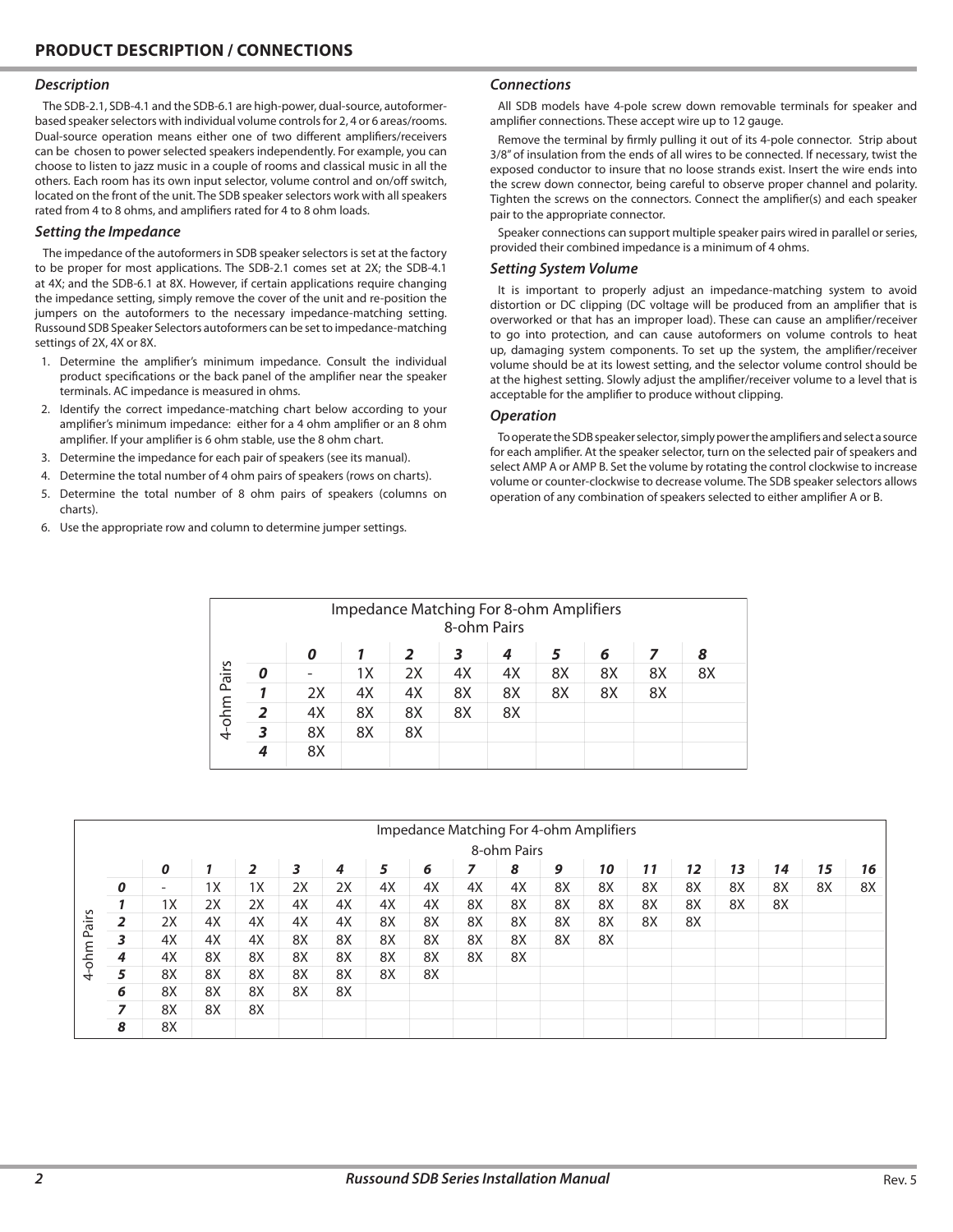

SDB speaker selector diagram showing connection of speaker and amplifier (Not to scale)

## *Technical Specifications SDB-2.1*

| SDB-2.1 | $SDB-6.1$           |                                            |                        |                                            |  |  |  |  |  |  |
|---------|---------------------|--------------------------------------------|------------------------|--------------------------------------------|--|--|--|--|--|--|
|         | Power:              | 100 watts per channel RMS continuous       | Power:                 | 150 W per channel RMS continuous           |  |  |  |  |  |  |
|         |                     | 200 watts per channel average              |                        | 300 W per channel average                  |  |  |  |  |  |  |
|         |                     | 300 watts per channel peak                 |                        | 450 W per channel peak                     |  |  |  |  |  |  |
|         | Volume Control:     | 42 dB attenuation, 12 positions            | <b>Volume Control:</b> | 42 dB attenuation, 12 positions            |  |  |  |  |  |  |
|         | Impedance Matching: | Russound Ultra-Match™ Autoformers          | Impedance Matching:    | Russound Ultra-Match™ Autoformers          |  |  |  |  |  |  |
|         | Wire Size:          | up to 12 gauge wire                        | Wire Size:             | up to 12 gauge wire                        |  |  |  |  |  |  |
|         | Dimensions:         | $8.5''$ W x 3.0" H x 6.25" D               | Dimensions:            | 17.0" W x 3.0" H x 6.25" D                 |  |  |  |  |  |  |
|         |                     | $(21.6 \times 7.6 \times 15.9$ cm)         |                        | $(43.2 \times 7.6 \times 15.9 \text{ cm})$ |  |  |  |  |  |  |
|         | Weight:             | 4 lb (1.8 kg)                              | Weight:                | 10 lb (4.5 kg)                             |  |  |  |  |  |  |
| SDB-4.1 |                     |                                            |                        |                                            |  |  |  |  |  |  |
|         | Power:              | 200 W per channel RMS continuous           |                        |                                            |  |  |  |  |  |  |
|         |                     | 400 W per channel average                  |                        |                                            |  |  |  |  |  |  |
|         |                     | 600 W per channel peak                     |                        |                                            |  |  |  |  |  |  |
|         | Volume Control:     | 42 dB attenuation, 12 positions            |                        |                                            |  |  |  |  |  |  |
|         | Impedance Matching: | Russound Ultra-Match™ Autoformers          |                        |                                            |  |  |  |  |  |  |
|         | Wire Size:          | up to 12 gauge wire                        |                        |                                            |  |  |  |  |  |  |
|         | Dimensions:         | $17.0''$ W x 3.0" H x 6.25" D              |                        |                                            |  |  |  |  |  |  |
|         |                     | $(43.2 \times 7.6 \times 15.9 \text{ cm})$ |                        |                                            |  |  |  |  |  |  |
|         | Weight:             | 9 lb (4.05 kg)                             |                        |                                            |  |  |  |  |  |  |

### *Warranty*

The Russound SDB Series is fully guaranteed against all defects in materials and workmanship for ten (10) years from the date of purchase. During this period, Russound will replace any defective parts and correct any defect in workmanship without charge for either parts or labor.

For this warranty to apply, the unit must be installed and used according to its written instructions. If service is necessary, it must be performed by Russound. The unit must be returned to Russound at the owner's expense and with prior written permission. Accidental damage and shipping damage are not considered defects, nor is damage resulting from abuse or from servicing by an agency or person not specifically authorized in writing by Russound.

This Warranty does not cover:

- • Damage caused by abuse, accident, misuse, negligence, or improper installation or operation
- • Power surges and lightning strikes
- • Normal wear and maintenance
- • Products that have been altered or modified
- • Any product whose identifying number, decal, serial number, etc. has been altered, defaced or removed.

Russound sells products only through authorized Dealers and Distributors to ensure that customers obtain proper support and service. Any Russound product purchased from an unauthorized dealer or other source, including retailers, mail order sellers and online sellers will not be honored or serviced under existing Russound warranty policy. Any sale of products by an unauthorized source or other manner not authorized by Russound shall void the warranty on the applicable product.

Damage to or destruction of components due to application of excessive power voids the warranty on those parts. In these cases, repairs will be made on the basis of the retail value of the parts and labor. To return for repairs, the unit must be shipped to Russound at the owner's expense, along with a note explaining the nature of service required. Be sure to pack the unit in a corrugated container with at least three (3) inches of resilient material to protect the unit from damage in transit.

Before returning a unit for repair, call Russound at (603) 659-5170 for a Return Authorization number. Write this number on the shipping label and ship to: **Russound,** ATTN: Service, 5 Forbes Road, Newmarket, NH 03857

Due to continual efforts to improve product quality as new technology and techniques become available, Russound/FMP, Inc. reserves the right to revise system specifications without notice.